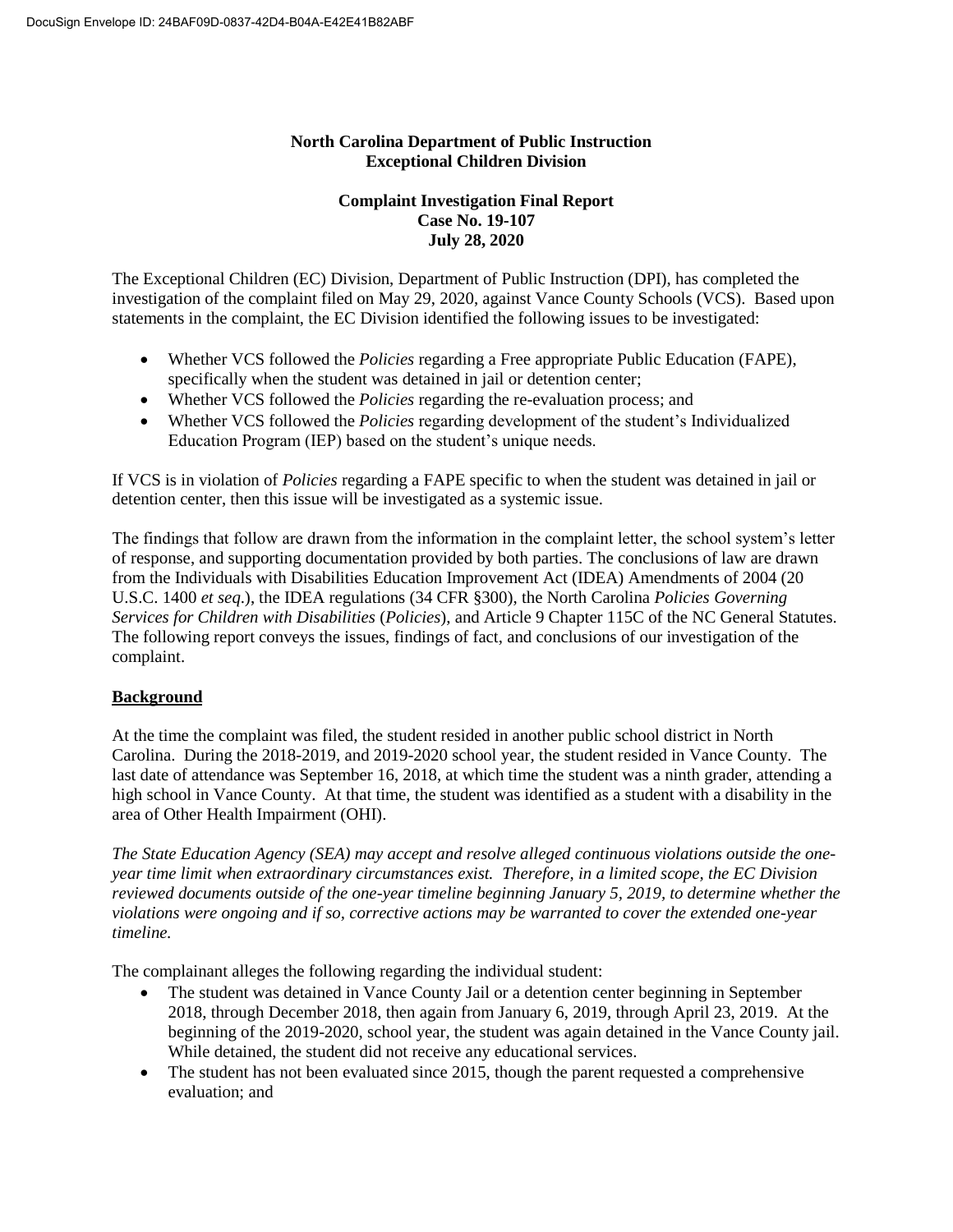> • In January 2019, the student's IEP Team, was unprepared to develop an IEP based on the student's current and unique needs. The student's IEP lacked appropriate goals and specially designed instruction, did not address the student' behavioral needs, and the team did not consider any related services.

The complainant alleges the following regarding the systemic issue:

 Due to the alleged violation of not providing a FAPE for the named student while detained, there is a systemic issue related to the provision of FAPE for students with disabilities who are detained in the local jail and detention center(s).

### **Issue One: Whether VCS followed the** *Policies* **regarding FAPE, specifically when the student was detained in jail or detention center.**

# **Finding of Fact**

- 1. A *Release of Education Records* form dated January 16, 2019, was faxed to VCS from North Carolina Department of Public Safety-Juvenile Educational Services. The form requested the student's cumulative records, including the student's exceptional children's records.
- 2. The *North Carolina Juvenile Justice Online Information* form noted the following:
	- January 7, 2019: Student was detained in Wake County Detention Center;
	- January 27, 2019: The student was transferred to Pitt County Detention Center;
	- January 30, 2019: The student was transferred back to Wake County Detention Center; and
	- April 5, 2019: The student was released to parents.
- 3. Wake County and Pitt County detention centers are state-operated programs under the Department of Public Safety-Division of Juvenile Justice (DPS-DJJ). Each state-operated detention center provides educational services, including special education. When a student is or will be detained in one of the state-operated detention centers for over ten days, the student is withdrawn from their public-school agency, and enrolled in the DPS-DJJ. Therefore, DPS-DJJ is considered a Local Educational Agency (LEA).
- 4. The *Vance County Booking Reports* noted the following:
	- April 23, 2019: Student was detained in the Vance County jail;
	- April 27, 2019: Student was released;
	- September 19, 2019: Student was detained in the Vance County jail;
	- November 25, 2019: Student was released;
	- January 24, 2020: Student was detained in the Vance County jail.
- 5. VCS did not provide any procedures related to students with disabilities detained in the local jail.
- 6. The complainant informed the complaint investigator that the parent moved to a different publicschool district in NC on or around June 1, 2020.

#### **NC** *Policies* **related to the Issue One (excerpts)**

# **NC 1501-1.1(a)(d) Free Appropriate Public Education (FAPE)**

General. A free appropriate public education must be available to all children residing in the State between the ages of three through 21, including children with disabilities who have been suspended or expelled from school, as provided for in NC 1504-2.1(d). Any child with a disability who requires special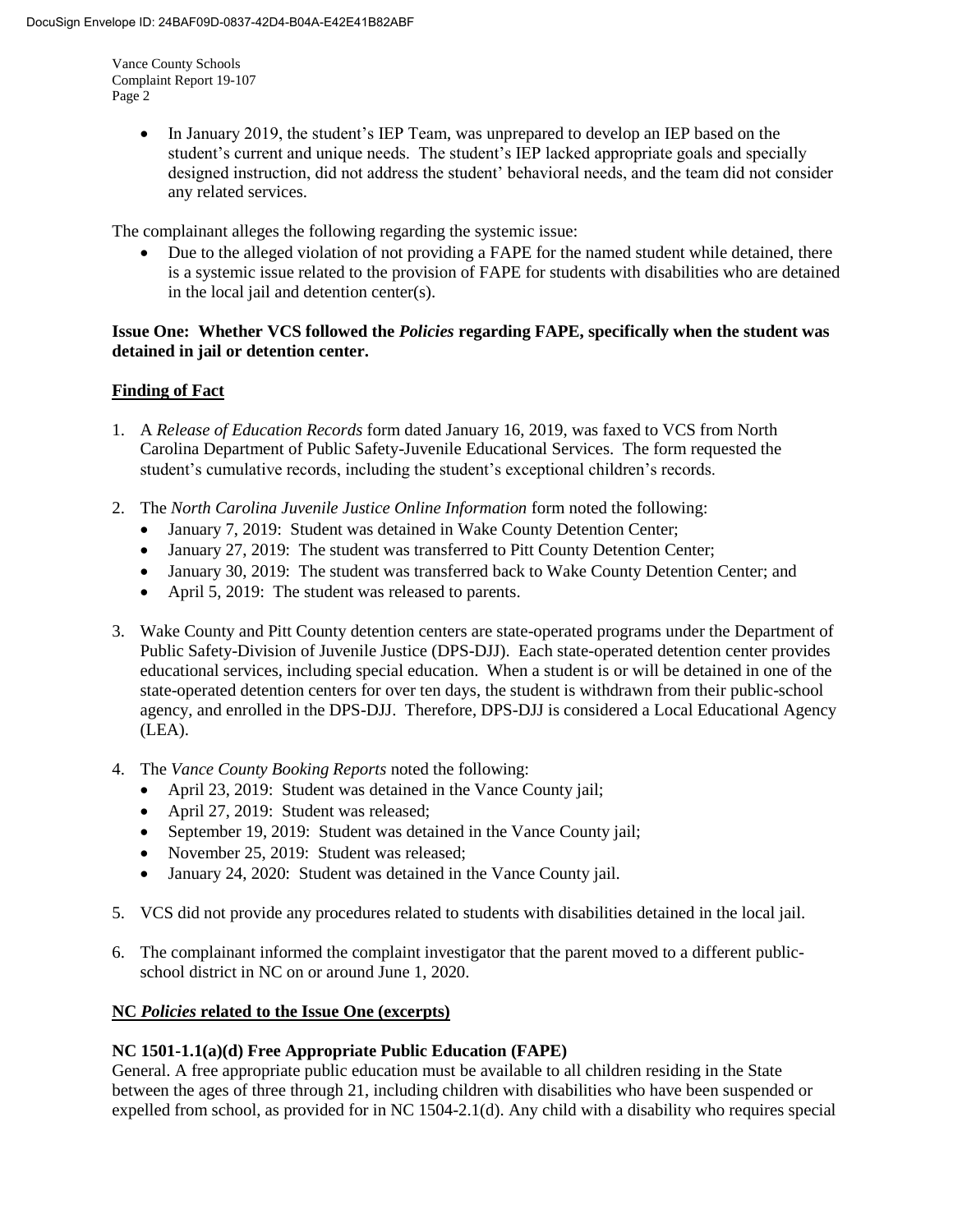education and related services and who has not graduated from high school is eligible to continue to receive a free appropriate public education until the end of the school year in which that child reaches the age of 22. (d) FAPE for children incarcerated in local jail. Each LEA must ensure that FAPE is available to students with disabilities incarcerated in local jail who were eligible prior to their incarceration.

### **NC 1503-4.4(e) When IEPs must be in effect. IEPs for children who transfer public agencies in the same State.**

If a child with a disability (who has a current IEP that was in effect in a previous LEA in the State) transfers to a new LEA in the State, and enrolls in a new school, the new LEA, in consultation with the parents, must provide FAPE to the child (including services comparable to those described in the child's IEP from the previous LEA), until the new LEA either—Adopts the child's IEP from the previous LEA; or develops, adopts, and implements a new IEP that meets the applicable requirements in NC 1503-4.1 through NC 1503.5.1.

# **Analysis and Conclusion**

*Policies* require that when a student transfers from a LEA in the same state to another, *and* enrolls in the new LEA, the new LEA must make a FAPE available to the student. In this case, the student was placed in a state operated detention center beginning January 7, 2019, and released on April 5, 2019. DPS-DJJ is responsible for educational services in state operated detention centers therefore, VCS was not responsible for a FAPE during this time period.

When the student was released from the detention center and prior to being detained in the local jail, there was no evidence that the student reenrolled or attempted to reenroll in VCS. A public-school district is not required to implement a student's IEP if the student does not enroll. Without reenrollment confirmation, VCS was not obligated to provide services to the student during this time period.

At the point the student was detained in the local jail, VCS had an obligation to make a FAPE available to the student. Though the student had not reenrolled in VCS, this did not relieve VCS of their obligation to ensure a FAPE was available while the student was detained. It is reasonable to expect each LEA to have procedures in place to identify students with disabilities who are detained in their local jail(s), to provide services as noted on the student's IEP, and as appropriate or needed, review and revise the student's IEP. This action requires the LEA to collaborate with the local jail staff to develop procedures to identify students and to provide educational services.

The evidence supports that VCS does not have procedures in place to identify students with disabilities detained in jail, and to ensure a FAPE is available to the identified students. Due to a lack of procedures, VCS failed to provide services to the student while detained in jail.

# **VCS is in violation of** *Policies* **regarding a FAPE for students with disabilities detained in the local jail.**

**Systemic Issue: Based the Facts, Analysis and Conclusion of Issue One, VCS is found in violation of**  *Policies* **regarding a FAPE, specifically for students who are detained in the local jail.**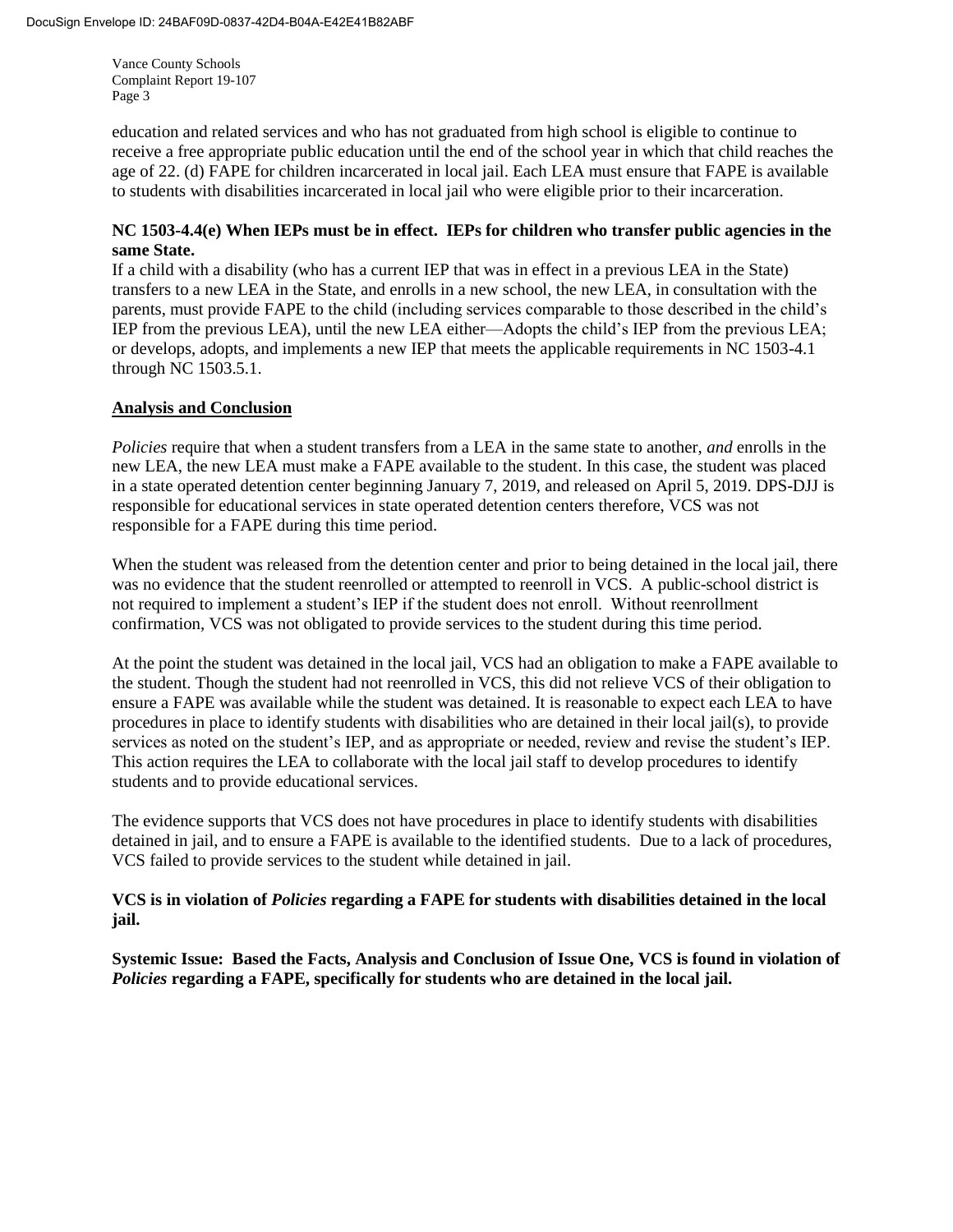### **Issue Two: Whether VCS followed the** *Policies* **regarding the re-evaluation process.**

## **Finding of Facts**

- 1. The *Eligibility Determination* form from another public-school district in North Carolina dated November 20, 2016, stated that the IEP Team determined the student continued to be eligible for special education and related services in the area of OHI. The purpose of this fact is to set the reevaluation time period.
- 2. The *North Carolina Juvenile Justice Online Information* form noted the student was detained on January 7, 2019, in a state operated detention center, Wake County Detention Center.
- 3. A *Consent for Evaluation* form- page 1, dated January 9, 2019, addressed to the parent stated *the IEP Team has recognized the need to gather additional information on your child*. The following evaluations were requested: Physical health, educational psychological (including Intellectual Achievement), Adaptive, Vocational and Other. It was noted that the form was in draft status, and there was no parent signature on the page.
- 4. A *Release of Education Records* form dated January 16, 2019, was provided to VCS from North Carolina Department of Public Safety, Juvenile Educational Services. The form requested the student's cumulative records, including the student's exceptional children's records.
- 5. The student was released from the detention center on April 5, 2019, then detained in the local jail on April 27, 2019.

### **NC** *Policies* **related to the Issue Two (excerpts)**

#### **NC 1503-2.4 Reevaluations**

General. A public agency must ensure that the timely reevaluation for each child with a disability is conducted in accordance with NC 1503-2.5 through NC 1503-3.5. If the LEA determines that the educational or related services needs, including improved academic achievement and functional performance, of the child warrant additional evaluation data; or If the child's parent or teacher requests additional evaluation data. Limitation. The reevaluation conducted in paragraph (a) of this section—may occur not more than once a year, unless the parent and the LEA agree otherwise; and must occur at least once every three years.

#### **NC 1503-2.6 Additional Requirements for Evaluations and Reevaluations.**

Review of existing evaluation data. As part of an initial evaluation and as part of any reevaluation process under these Policies, the IEP Team and other qualified professionals, as appropriate, must-- (1) Review existing evaluation data on the child, including-- (i) Evaluations and information provided by the parents of the child; (ii) Current classroom-based, local, or State assessments, and classroom-based observations; and (iii) Observations by teachers and related services providers; and (2) On the basis of that review, and input from the child's parents, identify what additional data, if any, are needed to determine--  $(i)$  (A) Whether the child is a child with a disability, as defined in NC 1500-2.4 and the educational needs of the child; or (B) In case of a reevaluation of a child, whether the child continues to have such a disability, and the educational needs of the child; (ii) The present levels of academic achievement and related developmental needs of the child; (iii) (A) Whether the child needs special education and related services; or (B) In the case of a reevaluation of a child, whether the child continues to need special education and related services; and (iv) Whether any additions or modifications to the special education and related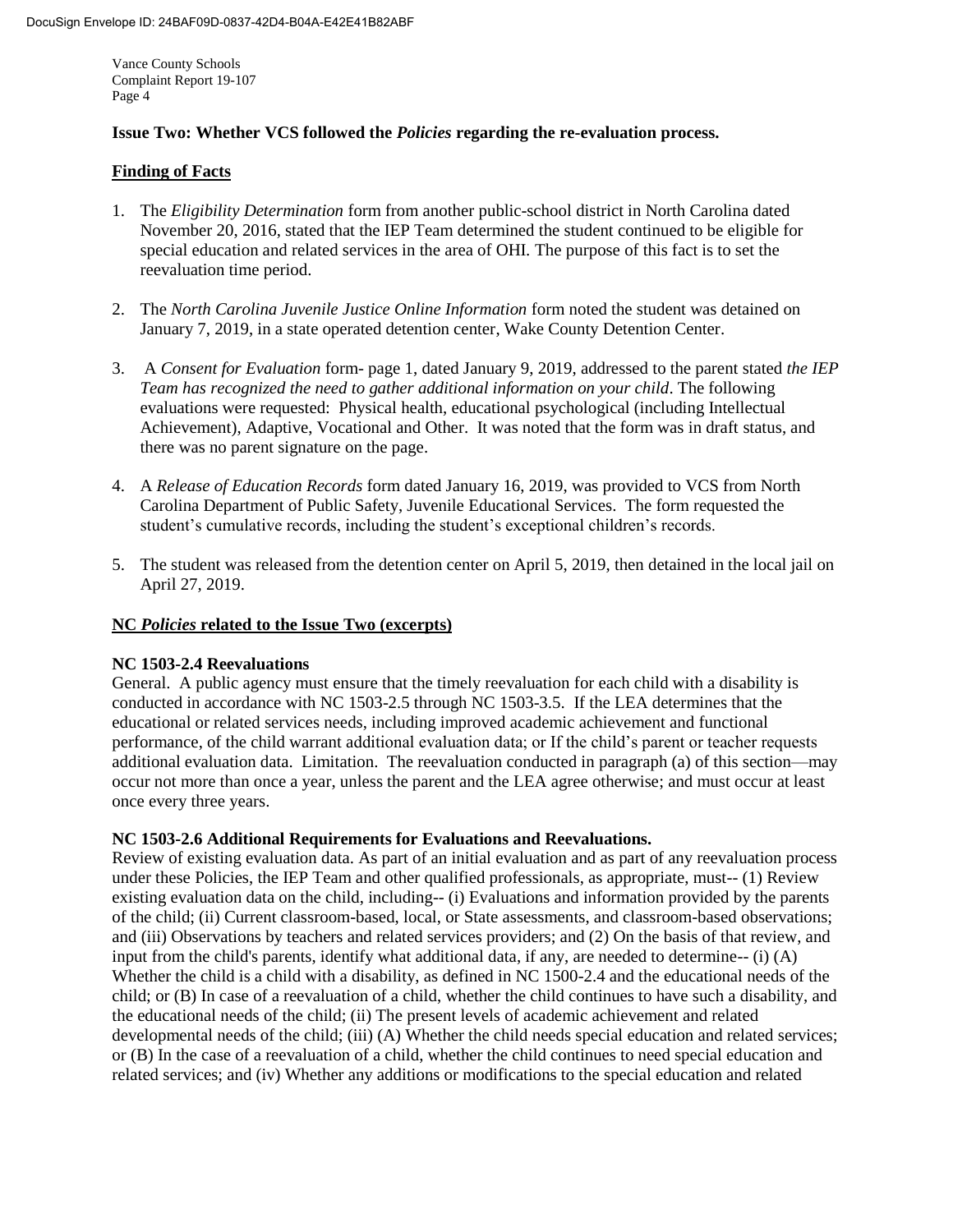services are needed to enable the child to meet the measurable annual goals set out in the IEP of the child and to participate, as appropriate, in the general education curriculum. (b) Conduct of review.

#### **NC 1504-1.4 Prior Notice by the LEA; Content of Notice (a) Notice.**

Written notice that meets the requirements of paragraph (b) of this section must be given to the parents of a child with a disability a reasonable time before the LEA-- (1) Proposes to initiate or change the identification, evaluation, or educational placement of the child or the provision of FAPE to the child; or (2) Refuses to initiate or change the identification, evaluation, or educational placement of the child or the provision of FAPE to the child. (b) Content of notice. The notice required under paragraph (a) of this section must include-- (1) A description of the action proposed or refused by the LEA; (2) An explanation of why the LEA proposes or refuses to take the action; (3) A description of each evaluation procedure, assessment, record, or report the LEA used as a basis for the proposed or refused action; (4) A statement that the parents of a child with a disability have protection under the procedural safeguards of this part and, if this notice is not an initial referral for evaluation, the means by which a copy of a description of the procedural safeguards can be obtained; (5) Sources for parents to contact to obtain assistance in understanding the provisions of this part; (6) A description of other options that the IEP Team considered and the reasons why those options were rejected; and (7) A description of other factors that are relevant to the LEA's proposal or refusal.

#### **Analysis and Conclusion**

The reevaluation process requires that the IEP Team reviews existing data, to determine whether additional data is needed to determine continued eligibility and the student's educational needs. This action must occur at least once every three years, or anytime a parent or teacher request additional data. During the January 9, 2019, IEP meeting, the evidence suggests that the team decided evaluations were needed based on the draft of the *Consent for Evaluation* form. However, there was no evidence that the IEP Team reviewed existing data to make this decision. Without any evidence to support the Team review of existing data, the IEP Team could not reasonably determine what evaluations were needed.

Further, there was no PWN to indicate the IEP Team's decision regarding the need for additional evaluations. A PWN must be provided to a parent when an IEP Team decides to initiate evaluations. The notice must include the decisions made, and information used to make the decisions. Without this notice, the parent was not informed of the decisions made by the IEP Team.

It should be noted that the lack of finalized special education documents regarding the January 9, 2019, IEP meeting, VCS failed to initiate or conduct the reevaluation determination as required by *Policies*.

#### **VCS is in violation of** *Policies* **regarding reevaluations.**

#### **Issue Three: Whether VCS followed the** *Policies* **regarding development of the student's Individualized Education Program (IEP) based on the student's unique needs.**

#### **Finding of Fact**

- 1. The *North Carolina Juvenile Justice Online Information* form noted the following (The purpose of this fact is limited to establishing the student's physical location during the first semester of the 2018- 2019 school year):
	- September 18, 2018: Student detained in Durham County Detention Center;
	- December 4, 2018: Student released to parents;
	- January 7, 2019: Student detained in Wake County Detention Center.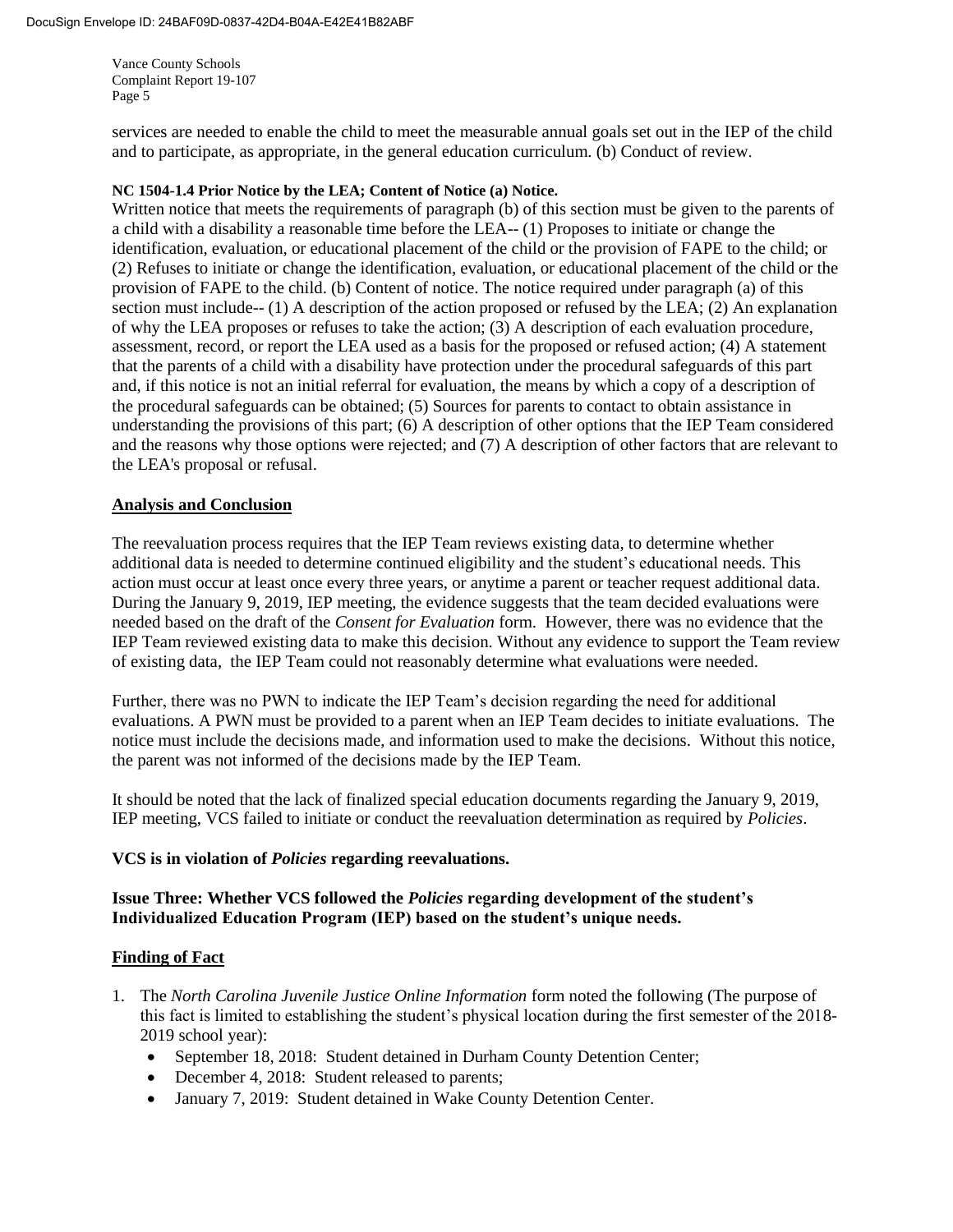- 2. On January 9, 2019, the VCS student's IEP Team, including the parent, convened to review the IEP: The IEP dated January 14, 2019, through November 19, 2019, noted the following:
	- **Summary of assessment information**: *Using data from 2015, the student's Full-Scale Intellectual Quotient (FSIQ) is 78. Additional testing revealed that his Verbal Comprehension skills is 71; Perceptual reasoning is 92; Working Memory is 97; and Processing Speed is 75. Overall, his broad reading is equivalent of third grade, broad math is equivalent of mid-fourth grade, and broad written language is late third grade.*
	- **Consideration for transition:** *Student is transitioning form a very restricted environment (incarceration) to a traditional high school setting.*
	- **Does the student have behavior(s) that impede his/her learning or that of others?** Yes. *[Student] has been diagnosed with Oppositional Defiant Disorder (ODD), Disruptive Mood Dysregulation Disorder, and Attention Deficit Hyperactivity Disorder. He has a history of chronic impulsivity, poor judgement, increasing irritability, and numerous behavior problems at school.*
	- **Present Level of Academic Achievement and Functional Performance:** 
		- o **Behavior:** [*Student] has displayed the ability to control himself. He has refrained from choosing negative behaviors when he had an opportunity to do so. However, often, the student will get involved in or instigate fights. He will disrupt the learning environment with profanity or another inappropriate outburst when he is not allowed to do what he wants. His aggressive behaviors (physically and verbally) are often directed towards students and adults, creating a hostile learning environment. The previous stated behaviors negatively impact his ability to access the general education environment and the general curriculum offered in such settings.*
		- o **Goal:** *[Student] will engage appropriately in the classroom setting 1-by using appropriate language to express himself 2-by waiting his turn to speak, and 3-by avoiding situations that may be come physically or verbally aggressive in 2 out of 5, increasing to 3 out of 5, then 4 out of 5 by the end of the 2018-2019 school year. (It should be noted that handwritten note stated that this goal was from last school year)*.
			- Is the goal integrated with related services? Yes, counseling services.
		- o Accommodations and Modifications in all classes.
	- **Service Delivery:** 
		- o Social/Emotional Skills: 3 sessions a week, 15 minutes each session, Removed from all peers; and
		- o Content Support: 5 sessions a week, 30 minutes each session, General Education Classroom.
		- o Related Services: (handwritten)-The IEP Team has determined related services are required to assist the student to benefit from special education. Four sessions a reporting period, Total School Environment.
	- The following IEP Team members were present and participated in the development and writing of the addendum to the IEP: Parent, Student, Regular Education Teacher, LEA Representative, Counselor, EC Teacher, Principal, EC Director, Compliance Specialist, VCS's attorney and the parent's attorney.
	- The IEP was in "Meeting" Status. This type of status means that the IEP was never finalized.
- 3. The PWN related to the January 9, 2019, IEP meeting was not provided.
- 4. The data management system that maintains special education documents, did not include any documents related to the January 9, 2019, IEP meeting.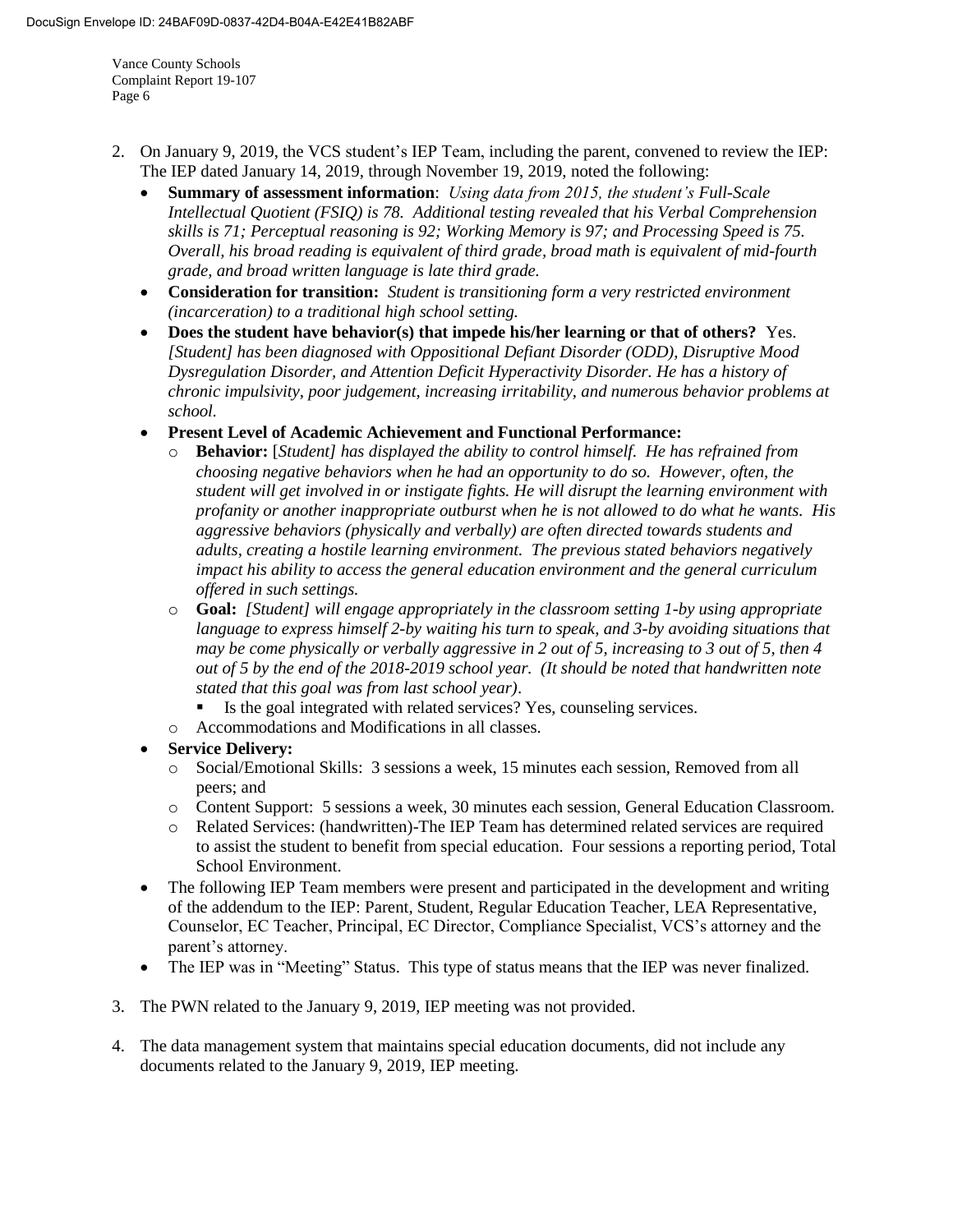#### **NC** *Policies* **related to Issue Three (excerpts)**

#### **NC 1503-5.1 Development, Review, and Revision of IEP (a) Development of IEP.**

General. In developing each child's IEP, the IEP Team must consider-- (i) The strengths of the child; (ii) The concerns of the parents for enhancing the education of their child; (iii) The results of the initial or most recent evaluation of the child; and (iv) The academic, developmental, and functional needs of the child.

Refer to **NC 1504-4.1 Prior Notice** noted in Issue Two.

#### **Analysis and Conclusion**

*Policies* require that a student's IEP is developed based on current data and information from each IEP Team member. During the January 2019, IEP meeting, the team did not review or discuss current academic or behavioral data. The only information related to the student's academic abilities and needs, was from a 2015 evaluation which noted the student was performing below grade level. Additionally, the behavior information used to develop the present level, was not current as the student was detained in a detention center since the beginning of the 2018-2019 school year. Without current information related to the student's academic and functional abilities, the team could not reasonably develop an IEP based on the student's unique needs.

Further, a PWN was not developed nor provided to the student's parent. Absent the PWN, the parent was not informed of the decisions made regarding the offer of a FAPE, and a description of the information used by the IEP Team to make IEP decisions. A PWN is required when an IEP Team changes the provision of a FAPE for the student.

**VCS is in violation of the** *Policies* **regarding the development of the student's IEP**.

**The NC DPI's final decision is that VCS is in violation of the** *Policies* **regarding: Issue One, the provision of a FAPE, specifically for student detained in the local jail and for all students with disabilities detained in the local jail (systemic); Issue Two, reevaluation; and Issue Three; development of the student's IEP. Based on said violations, corrective action is warranted.**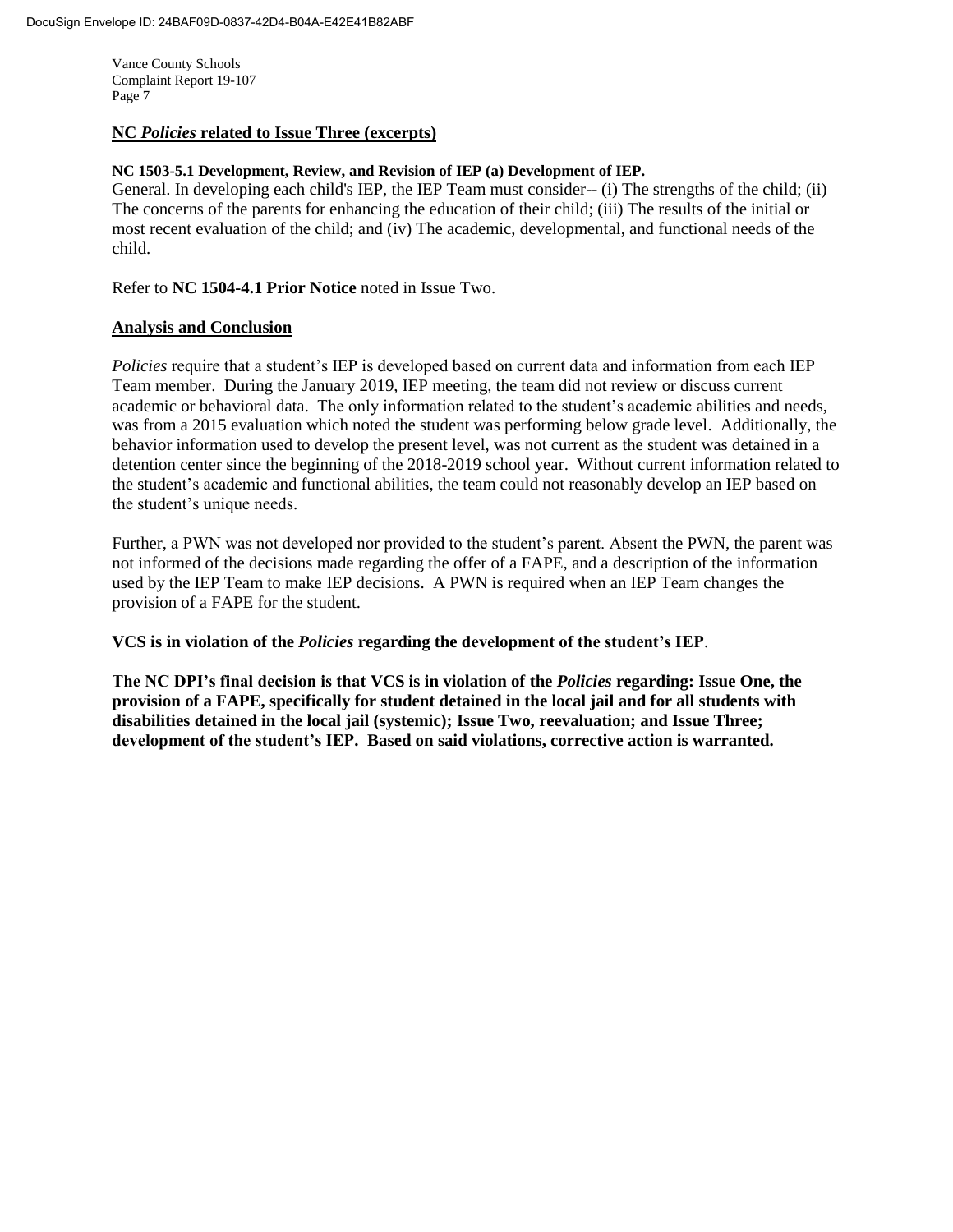# **CORRECTIVE ACTION**

The investigation is concluded. When allegations of noncompliance are substantiated by an investigation, corrective action is required. The LEA is directed to take the following corrective action to remedy the violation identified. The dates for each action *may* be revised by the complaint investigator or Corrective Action Coordinator at the request of either or both parties.

- **By August 10, 2020,** the EC Director and Compliance Specialist(s) will attend a virtual debriefing with the complaint investigator, Leigh Mobley. Within five days, of the debriefing, Leigh Mobley will submit confirmation of the debriefing to the Corrective Action Coordinator, Teresa King.
- **By August 30, 2020,** the IEP Team members from the January 9, 2019, IEP meeting, who are currently employed by VCS, will complete the NC DPI Canvas courses for Re-evaluation, IEP Development and PWN. Within five days of completion, the EC Director will provide confirmation of completion for each IEP Team member to Teresa King.
- **By August 30, 2020**, the EC Director and any other VCS staff deemed necessary by the EC Director, in collaboration with the local jail staff, will develop procedures to address the following:
	- 1. Identification of students who are detained in the local jail;
	- 2. Access to the students with disabilities for purpose of a certified special education teacher to provide educational services to students with disabilities who are detained in the jail.
	- 3. (**EC DIRECTOR only**) Service logs, including dates, times, detail of services provided, including the goals address, and teacher's signature. **Within five days after it is written and agreed to, a copy of the procedures will be submitted to Teresa King.**
- **By September 10, 2020**, the EC Director and parent will develop a compensatory education plan to address the following time period: April 27, 2019, until June 1, 2020. The compensatory education plan must determine services based on informal assessments and the most recent IEP. Additionally, the plan must include the following:
	- o The services must be provided outside of the student's school day;
	- o The LEA must monitor progress by collecting measurable data during implementation and provide the parent with progress reports;
	- o Transportation, if necessary, must be provided;
	- o Specially designed instruction must be provided by a certified special education teacher; and
	- o The compensatory services must be completed no later than **July 28, 2021.**
	- o **Within five days of the completion of services**, the EC Director will submit a copy of the compensatory education services logs, including dates, times, total hours provided, teacher's name and signature to the corrective action coordinator, Teresa King.

#### **Systemic Issue:**

 **By August 31, 2020**, the EC Director will submit a draft of a memorandum to all middle and high school administrators, EC Teachers, EC Department Chairs, and EC Central Office staff, explaining the *Policies* and procedures related to a FAPE for students who are detained in the local jail, to Leigh Mobley. Within five days of approval, the EC Director will distribute the memorandum to Middle and High School Administrators, EC Department Chairs, EC Teachers, and EC Central Office staff and submit written confirmation of distribution and to whom, to Teresa King.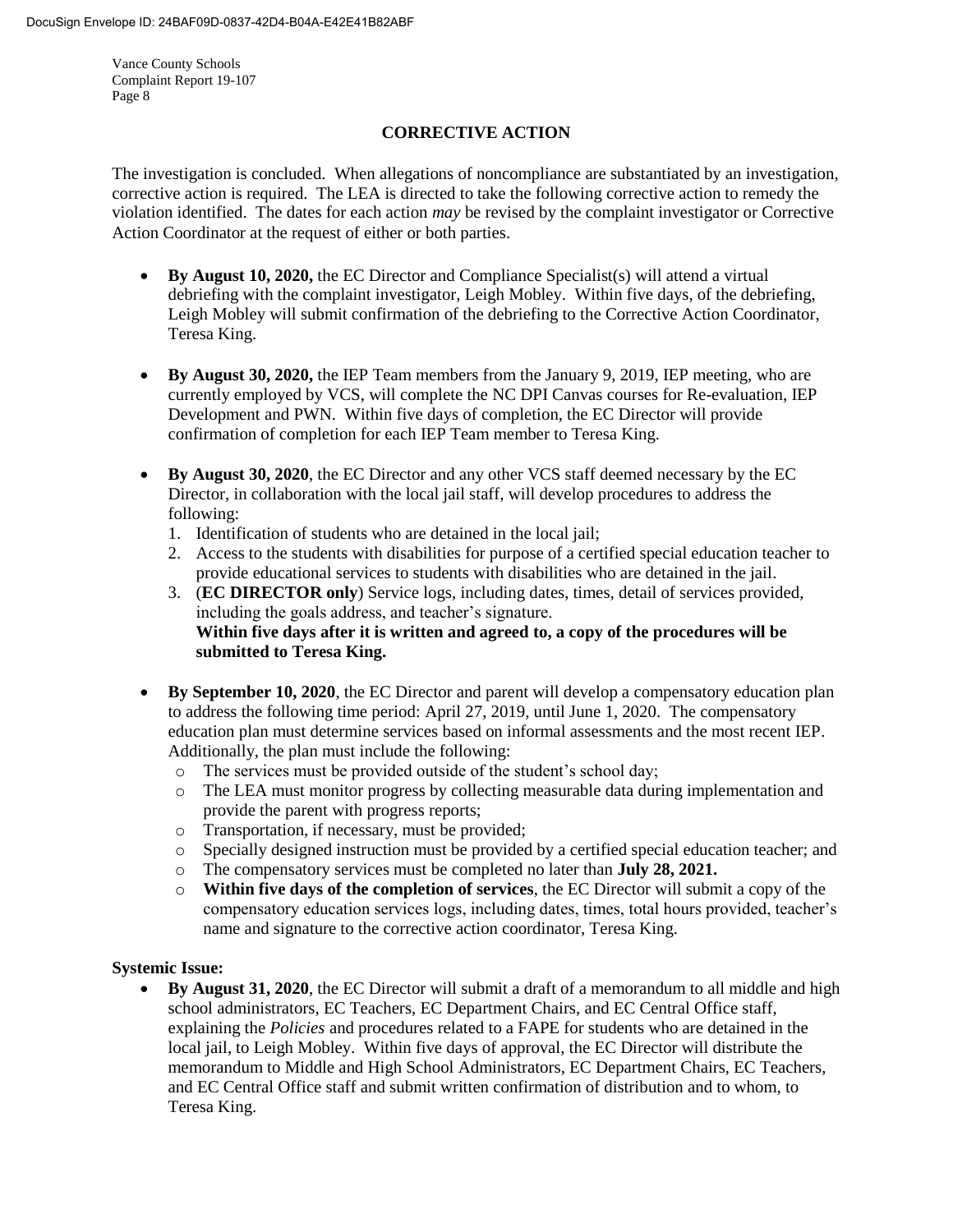- **By September 30, 2020,** the EC Director and/or designee will work with the local jail officials to identify students who resides or resided in VCS and were detained in jail between April 27, 2019, through June 1, 2020. Once identified, the EC Director and/or designee will complete the following activities. Using the list of incarcerated youth who resided or continue to reside in Vance County between April 27, 2019, and June 1, 2020, the EC Director shall:
	- 1. Identify the students with disabilities that were eligible to receive services during this time period.
	- 2. Of the students with disabilities; determine which students graduated from high school with a high school diploma.
	- 3. Submit the list of students, including their name and contact information, with the information noted it items #1 and #2 to the complaint investigator to confirm the student list is inclusive of the students with disabilities that will require a compensatory education plan.
	- 4. Once the list is confirmed by the complaint investigator, the EC Director must contact the parent/guardian/student with a disability to offer a compensatory education plan.
		- a. The EC Director shall use and document a minimum of five contacts, if initial attempts at contacting the individual are unsuccessful, using a combination of phone calls, mail and/or certified mail. Documentation should include the name, dates, times, contact method, results of contact, and signed receipt or returned mail.
		- b. The offer of compensatory education shall be documented using a template provided by the complaint investigator and shall include whether or not the offer was accepted or rejected by the student or on behalf of the student.
			- i. The compensatory education plan must be based on the student's most recent IEP and may include specially designed instruction to support the student with obtaining a high school diploma, or equivalent, and other post-secondary transition activities.
			- ii. The offer of compensatory education should be calculated according to the time the student was incarcerated with consideration given to the frequency, intensity and duration of special education and related services that were not provided by the IEP in effect at the time of incarceration.
			- iii. If the student is attending school or is employed, the services must be provided outside of the student's school day or work schedule.
			- iv. The LEA must monitor progress by collecting measurable data during implementation and provide the parent/student with progress reports.
			- v. Transportation, if necessary, must be provided.
			- vi. Specially designed instruction must be provided by a certified special education teacher.
			- vii. The compensatory services must be completed no later than **July 28, 2021.**
- **By September 30, 2020,** and at the end of each month through May 31, 2021, the EC Director will submit service logs noted in Bullet #3 and for the identified individual student in this complaint, to Teresa King.
- **By July 28, 2021**, the EC Director will submit a service log, including teacher's name, student's name, date, time and a description of the services provided, for each identified student entitled to compensatory education plan and that agreed to the plan, noted in Bullet #4, to Teresa King.

It should be noted that due to extenuating circumstances regarding the current state of emergency, if any of the timelines above are unable to be met, VCS will contact Leigh Mobley and revisions may be made upon approval.